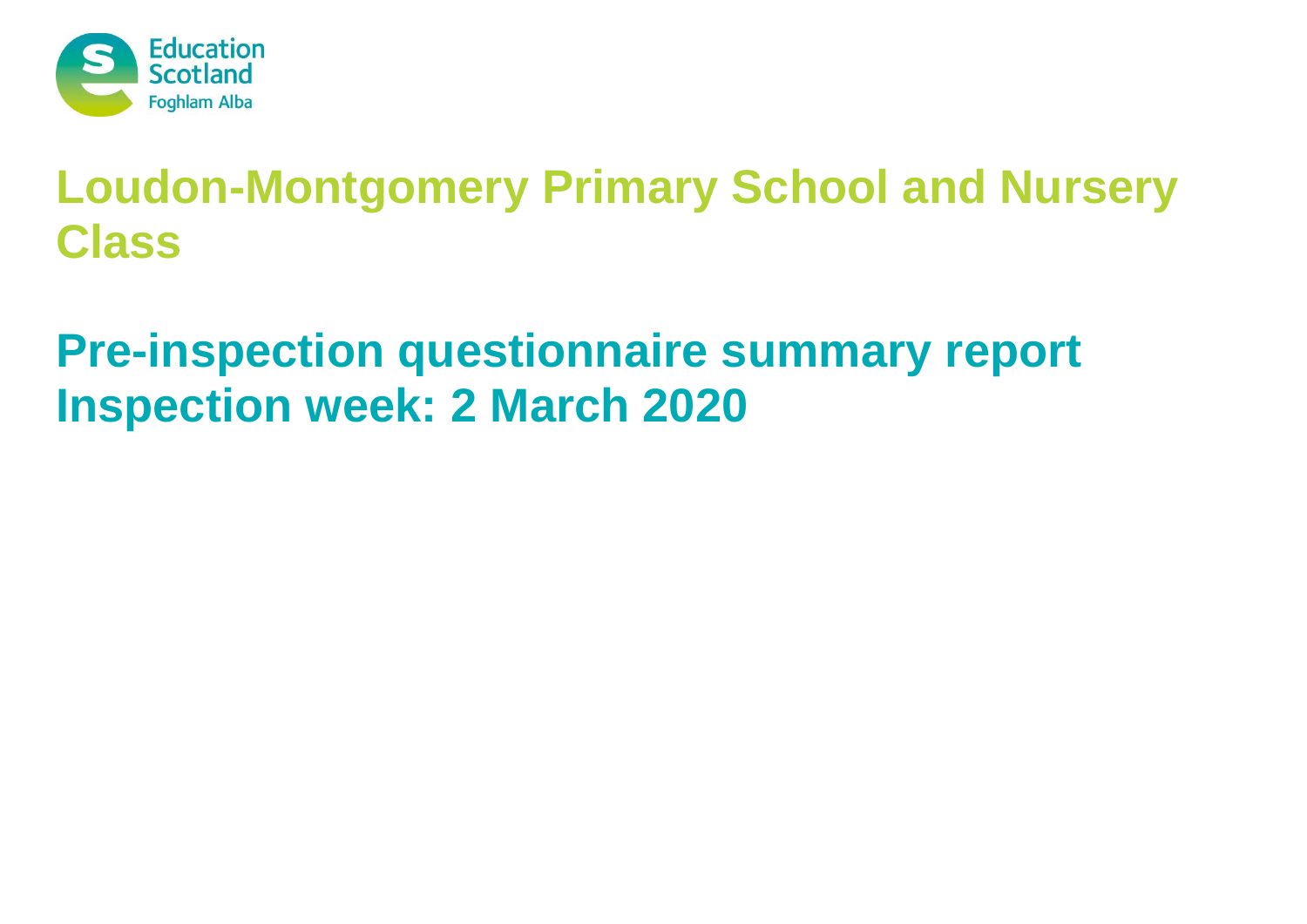### **Questionnaire for children in primary stages (01)**

| Q   | <b>Question</b>                                                                                                      | <b>Response</b> | <b>Agree</b> | <b>Disagree</b> | Don't  | Didn't   |
|-----|----------------------------------------------------------------------------------------------------------------------|-----------------|--------------|-----------------|--------|----------|
| No. |                                                                                                                      | <b>Count</b>    | $\%$         | $\%$            | know % | answer % |
| 4   | I feel safe when I am at school.                                                                                     | 56              | 78.57        | 0.00            | 21.43  | 0.00     |
| 5   | My school helps me to feel safe.                                                                                     | 56              | 82.14        | 1.79            | 14.29  | 1.79     |
| 6   | I have someone in my school I can speak to if I am upset or worried about<br>something.                              | 56              | 87.5         | 5.36            | 7.14   | 0.00     |
| 7   | Staff treat me fairly and with respect.                                                                              | 56              | 80.36        | 1.79            | 17.86  | 0.00     |
| 8   | Other children treat me fairly and with respect.                                                                     | 56              | 53.57        | 10.71           | 35.71  | 0.00     |
| 9   | My school helps me to understand and respect other people.                                                           | 56              | 96.43        | 0.00            | 3.57   | 0.00     |
| 10  | My school is helping me to become confident.                                                                         | 56              | 83.93        | 3.57            | 8.93   | 3.57     |
| 11  | My school teaches me how to lead a healthy lifestyle.                                                                | 56              | 83.93        | 0.00            | 16.07  | 0.00     |
| 12  | There are lots of chances at my school for me to get regular exercise.                                               | 56              | 85.71        | 0.00            | 12.5   | 1.79     |
| 13  | My school offers me the opportunity to take part in activities in school beyond the<br>classroom and timetabled day. | 56              | 80.36        | 0.00            | 17.86  | 1.79     |
| 14  | I have the opportunity to discuss my achievements outwith school with an adult in<br>school who knows me well.       | 56              | 76.79        | 0.00            | 23.21  | 0.00     |
| 15  | My school listens to my views.                                                                                       | 56              | 75           | 0.00            | 25     | 0.00     |
| 16  | My school takes my views into account.                                                                               | 56              | 42.86        | 1.79            | 55.36  | 0.00     |
| 17  | I feel comfortable approaching staff with questions or suggestions.                                                  | 56              | 64.29        | 12.5            | 19.64  | 3.57     |
| 18  | Staff help me to understand how I am progressing in my school work.                                                  | 56              | 89.29        | 3.57            | 7.14   | 0.00     |
| 19  | My homework helps me to understand and improve my work in school.                                                    | 56              | 76.79        | 7.14            | 16.07  | 0.00     |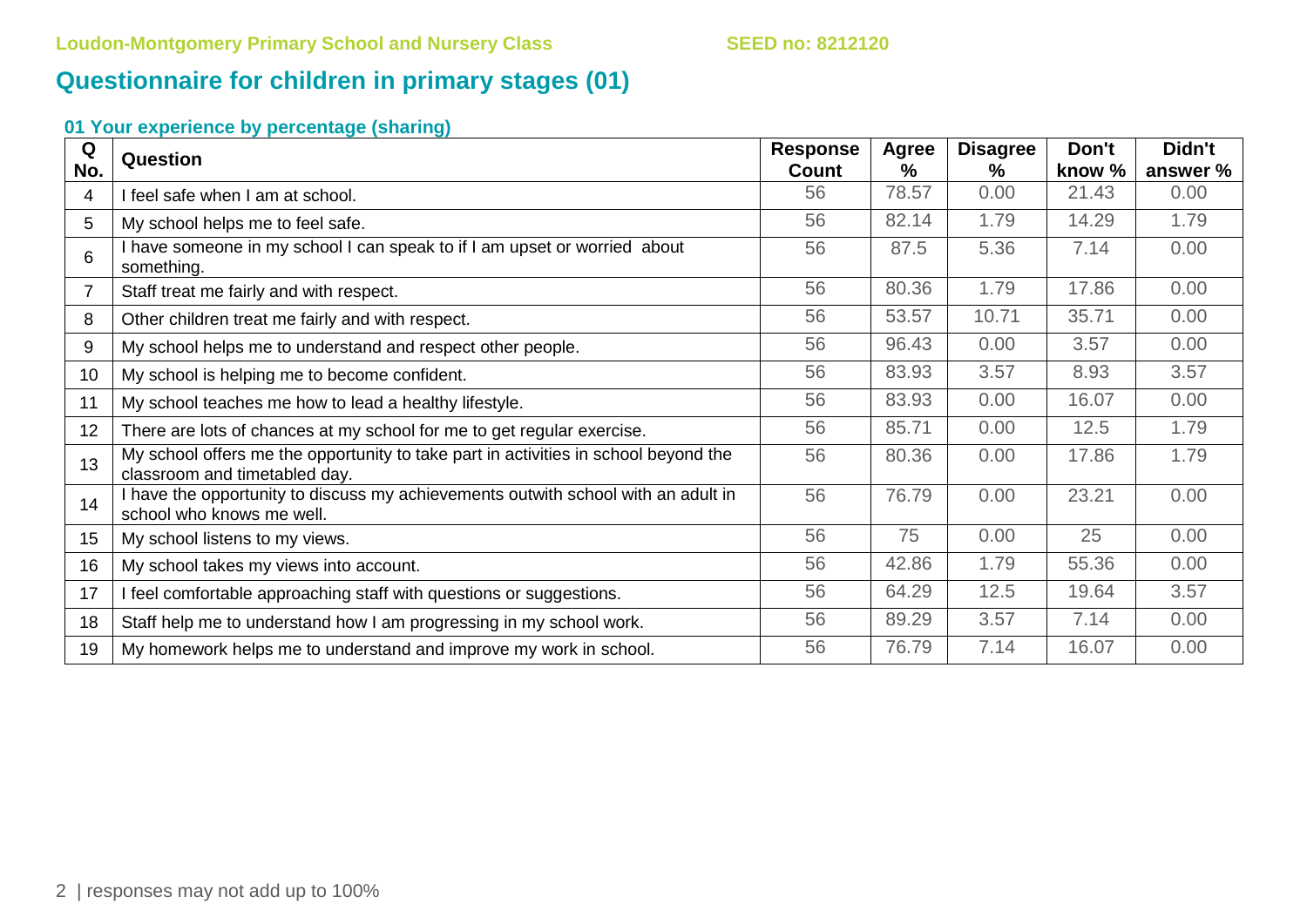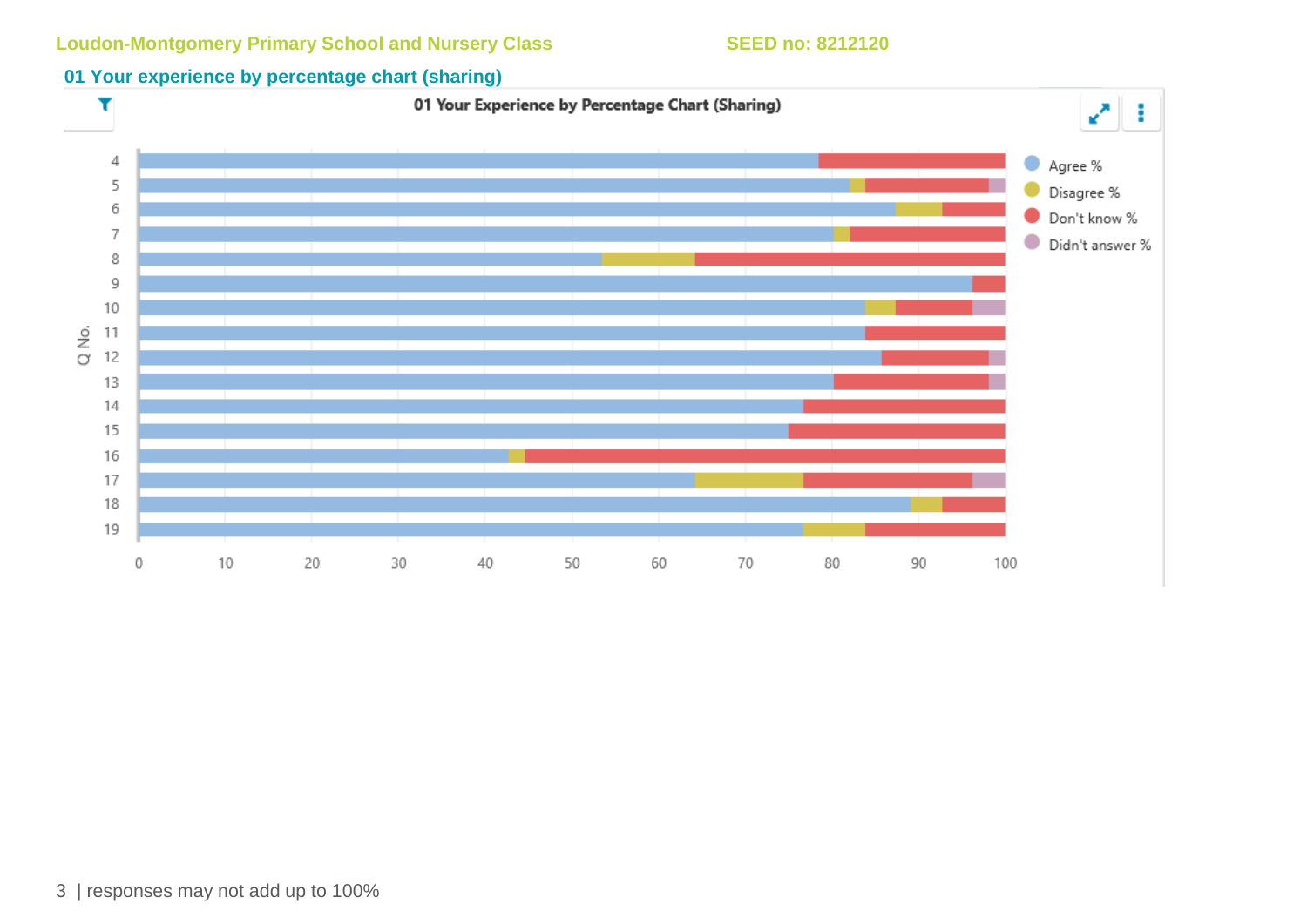### **01 Your experience by percentage 2 (sharing)**

| Q<br>No. | <b>Question</b>                                                    | <b>Response</b><br><b>Count</b> | All of the<br>time % | Some of the<br>time % | Not very<br>often % | Don't<br>know % | Didn't<br>answer % |
|----------|--------------------------------------------------------------------|---------------------------------|----------------------|-----------------------|---------------------|-----------------|--------------------|
| 20       | Other children behave well.                                        | 56                              | 10.71                | 71.43                 | 12.5                | 5.36            | 0.00               |
| 21       | My teachers ask me about what things I want to<br>learn in school. | 56                              | 33.93                | 46.43                 | 10.71               | 7.14            | 1.79               |
| 22       | enjoy learning at school.                                          | 56                              | 44.64                | 42.86                 | 8.93                | 3.57            | 0.00               |
| 23       | I feel that my work in school is hard enough.                      | 56                              | 35.71                | 53.57                 | 7.14                | 3.57            | 0.00               |
| 24       | I know who to ask to get help if I find my work<br>too hard.       | 56                              | 76.79                | 14.29                 | 5.36                | 3.57            | 0.00               |
| 25       | am encouraged by staff to do the best I can.                       | 56                              | 67.86                | 21.43                 | 7.14                | 3.57            | 0.00               |
| 26       | am happy with the quality of teaching in my<br>school.             | 56                              | 73.21                | 19.64                 | 1.79                | 5.36            | 0.00               |



4 | responses may not add up to 100%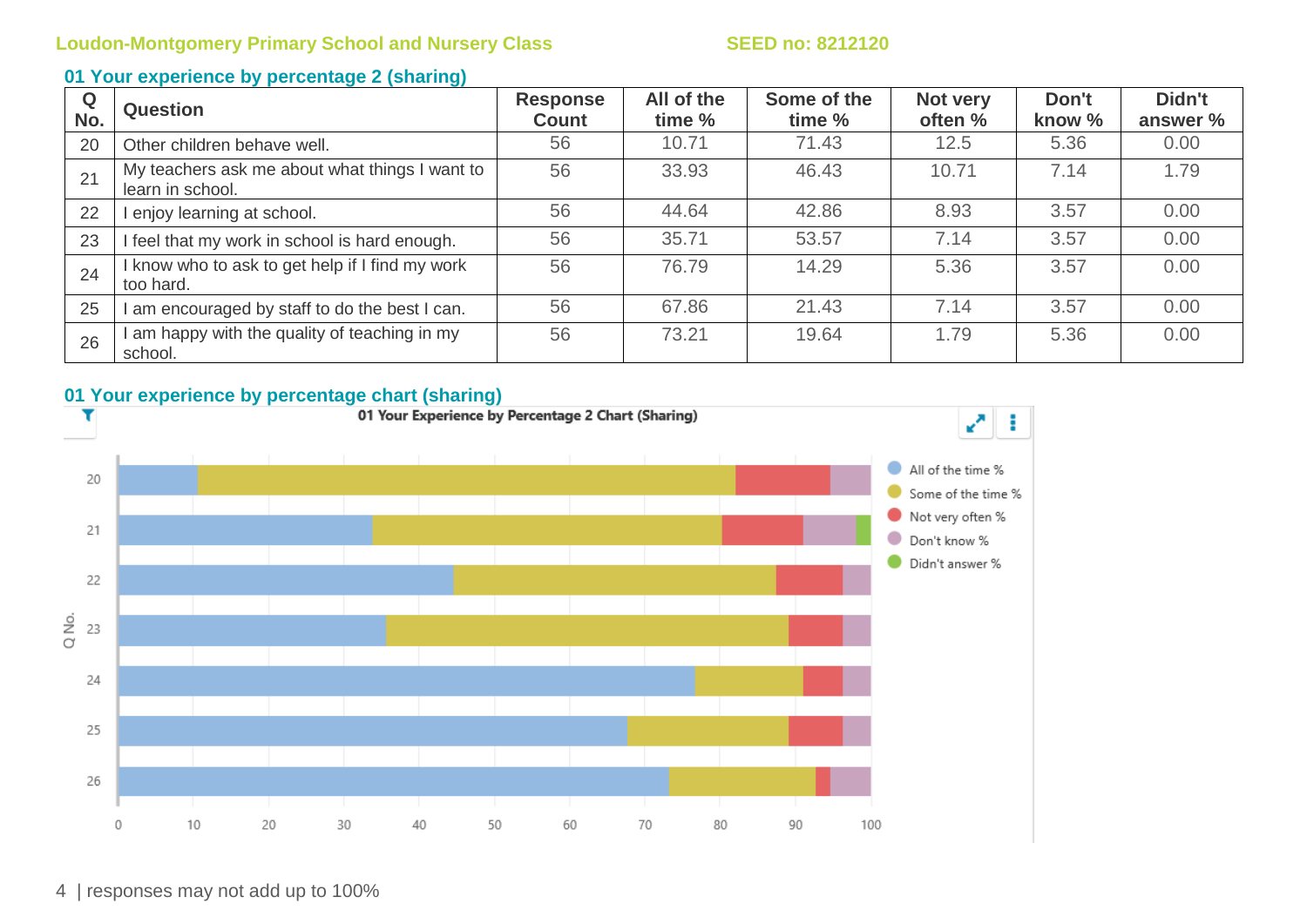### **01 Your experience by percentage (sharing) bullying**

|                    | <b>Question</b>                         | <b>Response</b> | Agree         | <b>Disagree</b> | <b>Never</b>  | Didn't   |
|--------------------|-----------------------------------------|-----------------|---------------|-----------------|---------------|----------|
| No.                |                                         | Count           | $\frac{6}{6}$ | $\frac{0}{0}$   | experienced % | answer % |
| $\sim$<br><u>_</u> | My school deals well with any bullying. | 56              | 62.5          | $\sim$          | ⌒冖<br>∽       | 0.00     |

### **01 Your experience by percentage chart (sharing) bullying**

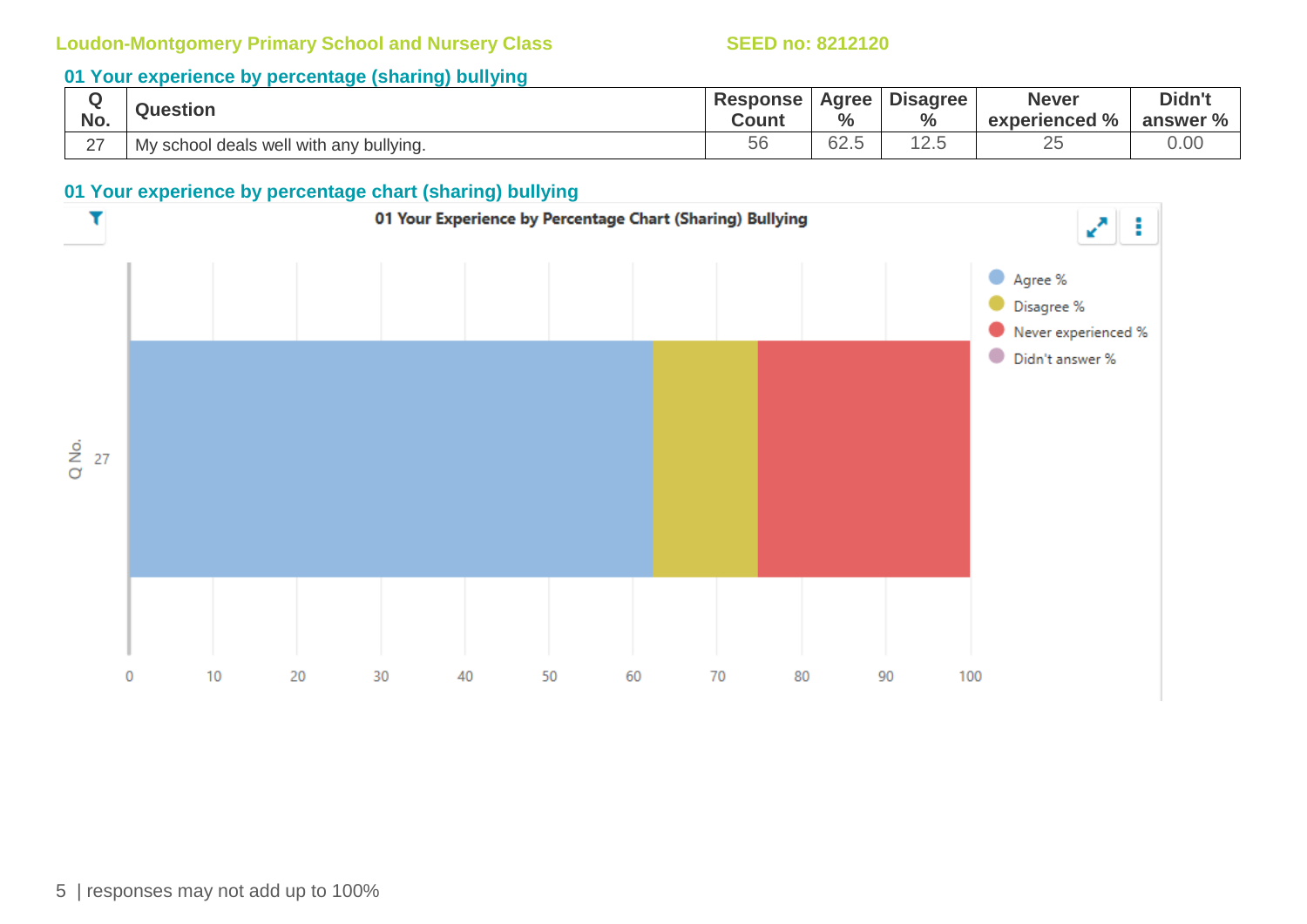## **Questionnaire for parents/carers of children in primary stages (04)**

| Q<br>No.       | Question                                                                                                                                       | <b>Response</b><br><b>Count</b> | <b>Strongly</b><br>agree % | <b>Agree</b><br>% | <b>Disagree</b><br>$\%$ | <b>Strongly</b><br>disagree<br>$\%$ | Don't<br>know<br>$\frac{9}{6}$ | Didn't<br>answer<br>$\frac{9}{6}$ |
|----------------|------------------------------------------------------------------------------------------------------------------------------------------------|---------------------------------|----------------------------|-------------------|-------------------------|-------------------------------------|--------------------------------|-----------------------------------|
| 4              | My child likes being at this school.                                                                                                           | 22                              | 63.64                      | 27.27             | 9.09                    | 0.00                                | 0.00                           | 0.00                              |
| 5              | Staff treat my child fairly and with respect.                                                                                                  | 22                              | 63.64                      | 27.27             | 9.09                    | 0.00                                | 0.00                           | 0.00                              |
| 6              | I feel that my child is safe at the school.                                                                                                    | 22                              | 59.09                      | 31.82             | 4.55                    | 0.00                                | 4.55                           | 0.00                              |
| $\overline{7}$ | The school helps my child to feel confident.                                                                                                   | 22                              | 54.55                      | 27.27             | 13.64                   | 0.00                                | 4.55                           | 0.00                              |
| 8              | I feel staff really know my child as an individual.                                                                                            | 22                              | 45.45                      | 45.45             | 9.09                    | 0.00                                | 0.00                           | 0.00                              |
| 9              | My child finds their learning activities hard enough.                                                                                          | 22                              | 18.18                      | 54.55             | 18.18                   | 9.09                                | 0.00                           | 0.00                              |
| 10             | My child receives the help he/she needs to do well.                                                                                            | 22                              | 50                         | 36.36             | 4.55                    | 4.55                                | 4.55                           | 0.00                              |
| 11             | My child is encouraged by the school to be healthy and take<br>regular exercise.                                                               | 22                              | 54.55                      | 36.36             | 4.55                    | 0.00                                | 4.55                           | 0.00                              |
| 12             | The school supports my child's emotional wellbeing.                                                                                            | 22                              | 45.45                      | 45.45             | 4.55                    | 4.55                                | 0.00                           | 0.00                              |
| 13             | My child is making good progress at the school.                                                                                                | 22                              | 50                         | 45.45             | 0.00                    | 0.00                                | 4.55                           | 0.00                              |
| 14             | I receive helpful, regular feedback about how my child is<br>learning and developing e.g. informal feedback, reports and<br>learning profiles. | 22                              | 36.36                      | 27.27             | 9.09                    | 18.18                               | 4.55                           | 4.55                              |
| 15             | The information I receive about how my child is doing reaches<br>me at the right time.                                                         | 22                              | 22.73                      | 40.91             | 4.55                    | 18.18                               | 13.64                          | 0.00                              |
| 16             | I understand how my child's progress is assessed.                                                                                              | 22                              | 31.82                      | 36.36             | 4.55                    | 18.18                               | 9.09                           | 0.00                              |
| 17             | The school gives me advice on how to support my child's<br>learning at home.                                                                   | 22                              | 31.82                      | 54.55             | 0.00                    | 9.09                                | 4.55                           | 0.00                              |
| 18             | The school organises activities where my child and I can learn<br>together.                                                                    | 22                              | 59.09                      | 31.82             | 0.00                    | 9.09                                | 0.00                           | 0.00                              |
| 19             | The school takes my views into account when making changes.                                                                                    | 22                              | 18.18                      | 59.09             | 4.55                    | 9.09                                | 9.09                           | 0.00                              |
| 20             | I feel comfortable approaching the school with questions,<br>suggestions and/or a problem.                                                     | 22                              | 63.64                      | 18.18             | 4.55                    | 9.09                                | 0.00                           | 4.55                              |
| 21             | I feel encouraged to be involved in the work of the Parent<br>Council and/or parent association.                                               | 22                              | 40.91                      | 40.91             | 9.09                    | 9.09                                | 0.00                           | 0.00                              |
| 22             | I am kept informed about the work of the Parent Council and/or<br>parent association.                                                          | 22                              | 36.36                      | 45.45             | 9.09                    | 9.09                                | 0.00                           | 0.00                              |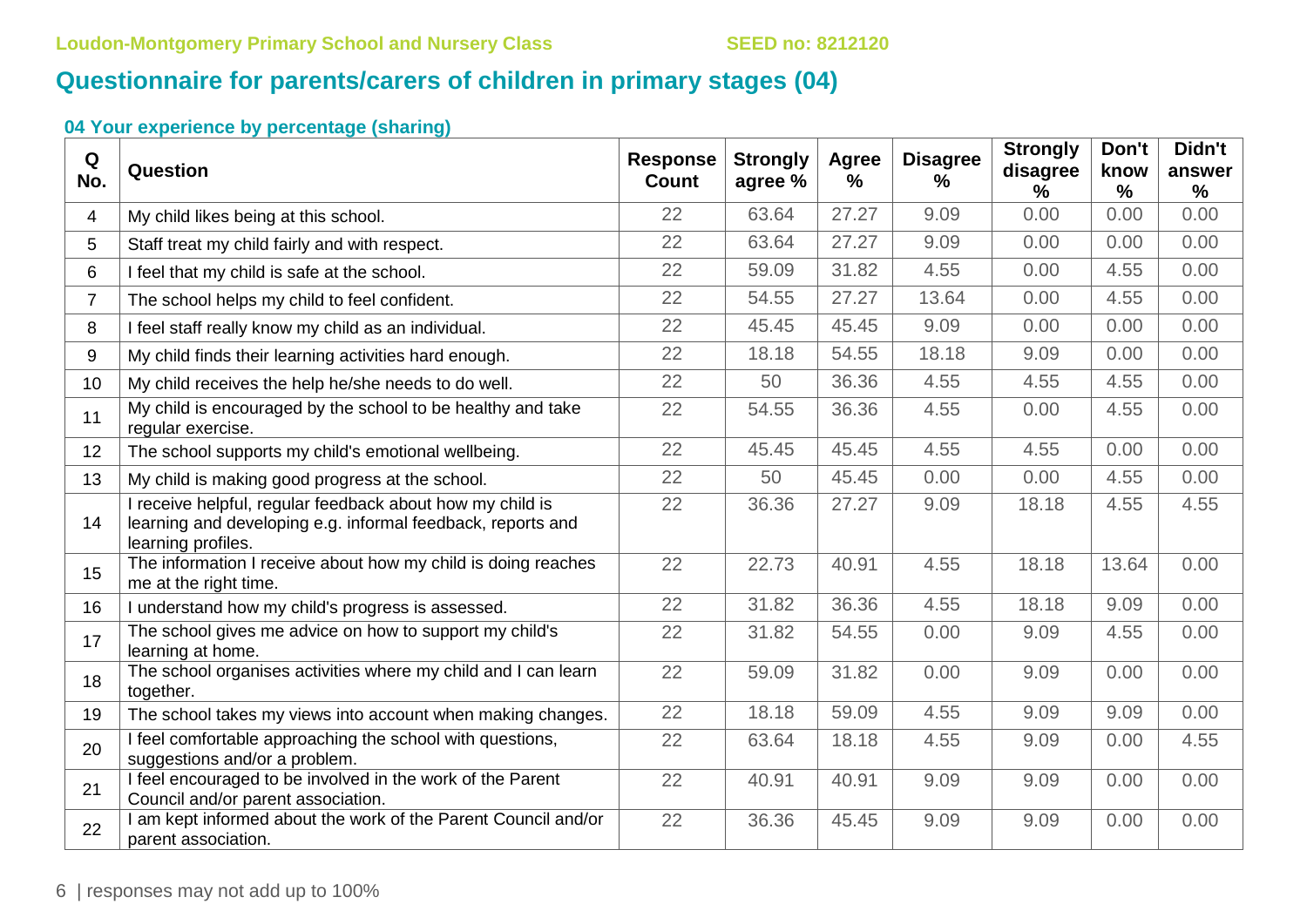| Q<br>No. | <b>Question (cont.)</b>                                      | Response<br>Count | <b>Strongly</b><br>agree % | Agree<br>% | <b>Disagree</b><br>$\%$ | <b>Strongly</b><br>disagree<br>$\%$ | Don't<br>know<br>$\%$ | Didn't<br>answer<br>% |
|----------|--------------------------------------------------------------|-------------------|----------------------------|------------|-------------------------|-------------------------------------|-----------------------|-----------------------|
| 23       | am satisfied with the quality of teaching in the school.     | 22                | 45.45                      | 45.45      | 0.00                    | 9.09                                | 0.00                  | 0.00                  |
| 24       | The school is well led and managed.                          | 22                | 54.55                      | 22.73      | 4.55                    | 9.09                                | 9.09                  | 0.00                  |
| 25       | The school encourages children to treat others with respect. | 22                | 59.09                      | 22.73      | 9.09                    | 9.09                                | 0.00                  | 0.00                  |
| 26       | would recommend the school to other parents.                 | 22                | 63.64                      | 22.73      | 0.00                    | 9.09                                | 4.55                  | 0.00                  |
| 27       | Overall, I am satisfied with the school.                     | 22                | 54.55                      | 31.82      | 0.00                    | 9.09                                | 0.00                  | 4.55                  |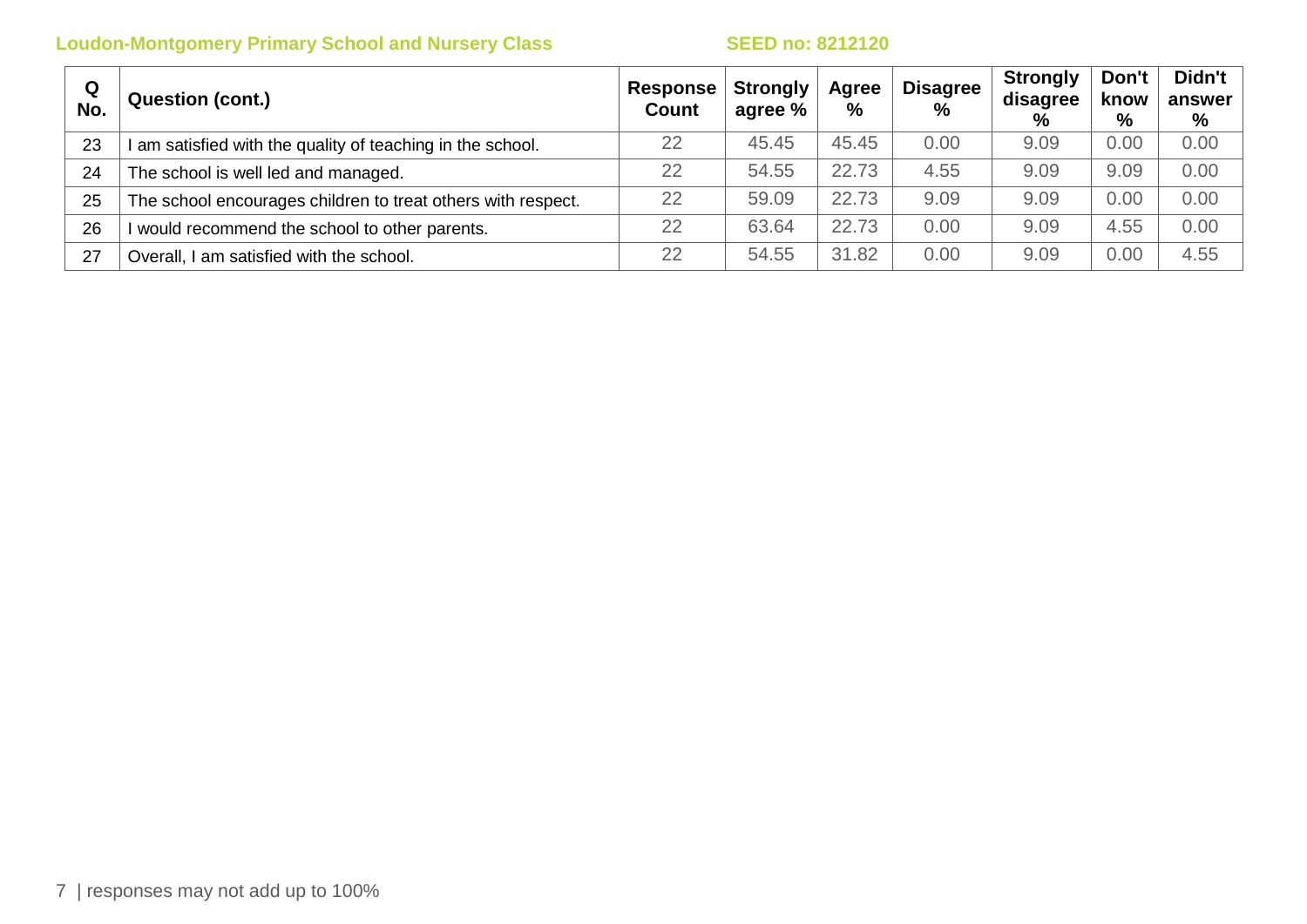

## **04 Your experience by percentage chart (sharing)**<br>**1** O4 Your Experience by Percentage Chart (Sharing)

8 | responses may not add up to 100%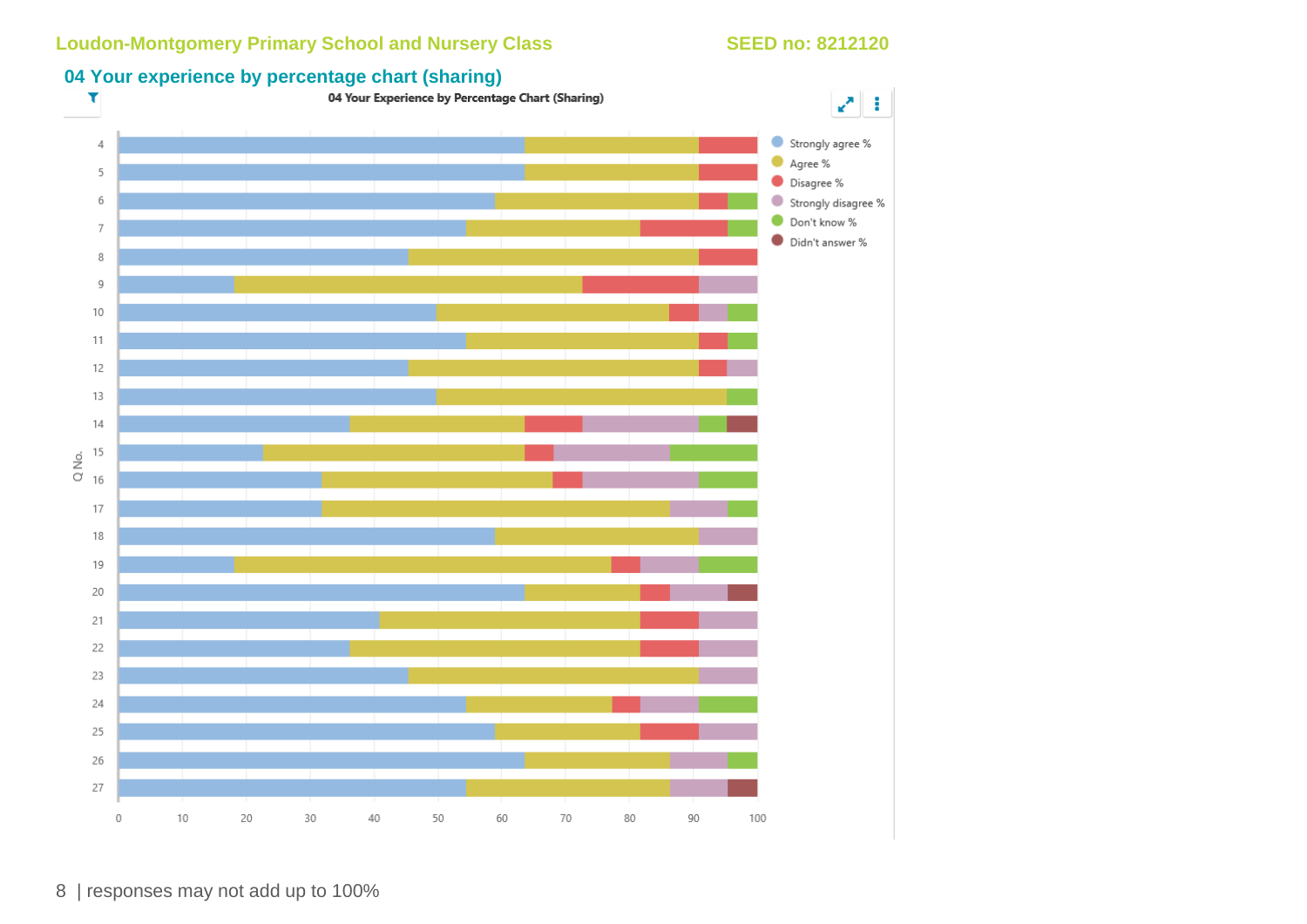### **04 Your experience by percentage (sharing) bullying**

| No. | Question                                 | <b>Response</b><br>Count | <b>Strongly</b><br>agree % | Agree<br>% | <b>Disagree</b><br>$\%$ | <b>Strongly</b><br>disagree % | <b>Never</b><br>$^{\circ}$ experienced $\%$ . | Didn't<br>answer $\%$ $\parallel$ |
|-----|------------------------------------------|--------------------------|----------------------------|------------|-------------------------|-------------------------------|-----------------------------------------------|-----------------------------------|
| 28  | The school deals well with any bullying. | __                       | 13.64                      | 45.45      | 3.64                    | 9.09                          | 1010<br>O.1O                                  | 0.00                              |

### **04 Your experience by percentage chart (sharing) bullying**

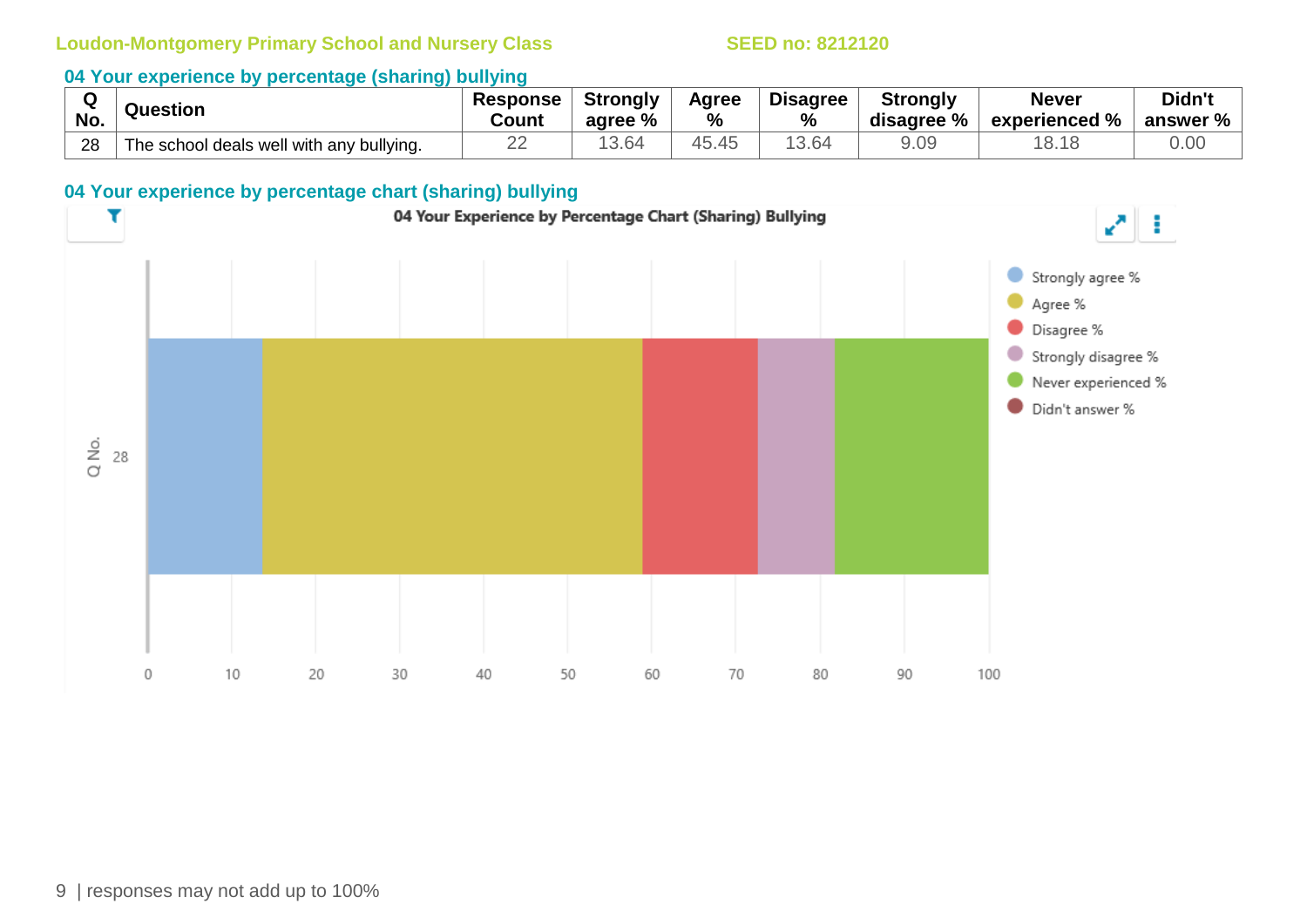## **Questionnaire for partners with the school (06)**

| $\mathbf Q$<br>No. | <b>Question</b>                                                                                                                                                      | <b>Response</b><br><b>Count</b> | <b>Strongly</b><br>agree % | <b>Agree</b><br>$\frac{0}{0}$ | <b>Disagree</b><br>$\%$ | <b>Strongly</b><br>disagree<br>$\%$ | Don't<br>know<br>$\frac{0}{0}$ | N/A<br>$\frac{0}{0}$ | Didn't<br>answer<br>$\frac{0}{0}$ |
|--------------------|----------------------------------------------------------------------------------------------------------------------------------------------------------------------|---------------------------------|----------------------------|-------------------------------|-------------------------|-------------------------------------|--------------------------------|----------------------|-----------------------------------|
| $\overline{3}$     | My service/organisation works in partnership with<br>the school on a regular basis.                                                                                  | 18                              | 55.56                      | 38.89                         | 0.00                    | 0.00                                | 5.56                           | 0.00                 | 0.00                              |
| $\overline{4}$     | We are aware of the school's procedures for<br>reporting child protection and safeguarding<br>concerns.                                                              | 18                              | 44.44                      | 50                            | 0.00                    | 0.00                                | 5.56                           | 0.00                 | 0.00                              |
| 5                  | My service/organisation has a clear understanding<br>of the school's strategies for raising attainment for<br>all.                                                   | 18                              | 38.89                      | 50                            | 5.56                    | 0.00                                | 5.56                           | 0.00                 | 0.00                              |
| 6                  | There are effective arrangements in place for<br>jointly planning provision with the school.                                                                         | 18                              | 38.89                      | 50                            | 0.00                    | 0.00                                | 5.56                           | 5.56                 | 0.00                              |
| $\overline{7}$     | There are effective arrangements for jointly<br>delivering provision with the school.                                                                                | 18                              | 44.44                      | 44.44                         | 0.00                    | 0.00                                | 11.11                          | 0.00                 | 0.00                              |
| 8                  | My service/organisation is involved in the school's<br>self-evaluation of our joint work.                                                                            | 18                              | 16.67                      | 50                            | 5.56                    | 0.00                                | 16.67                          | 11.11                | 0.00                              |
| 9                  | Roles and responsibilities are clearly defined within<br>the partnership.                                                                                            | 18                              | 44.44                      | 50                            | 0.00                    | 0.00                                | 5.56                           | 0.00                 | 0.00                              |
| 10                 | Effective arrangements are in place to evaluate the<br>impact of our partnership working.                                                                            | 18                              | 16.67                      | 72.22                         | 0.00                    | 0.00                                | 5.56                           | 5.56                 | 0.00                              |
| 11                 | My service/organisation is kept up to date with<br>changes in the school which may affect the<br>services we deliver.                                                | 18                              | 27.78                      | 61.11                         | 0.00                    | 0.00                                | 11.11                          | 0.00                 | 0.00                              |
| 12                 | The school provides my service/organisation with<br>relevant information about the needs of children<br>and young people.                                            | 18                              | 38.89                      | 55.56                         | 0.00                    | 0.00                                | 5.56                           | 0.00                 | 0.00                              |
| 13                 | Arrangements are in place to support my<br>service/organisation to share relevant information<br>about the progress of children and young people<br>with the school. | 18                              | 38.89                      | 55.56                         | 0.00                    | 0.00                                | 5.56                           | 0.00                 | 0.00                              |
| 14                 | The school values the contribution made by my<br>service/organisation.                                                                                               | 18                              | 50                         | 44.44                         | 0.00                    | 0.00                                | 5.56                           | 0.00                 | 0.00                              |
| 15                 | The school actively promotes my<br>service/organisation to potential users, as<br>appropriate.                                                                       | 18                              | 38.89                      | 44.44                         | 0.00                    | 0.00                                | 5.56                           | 11.11                | 0.00                              |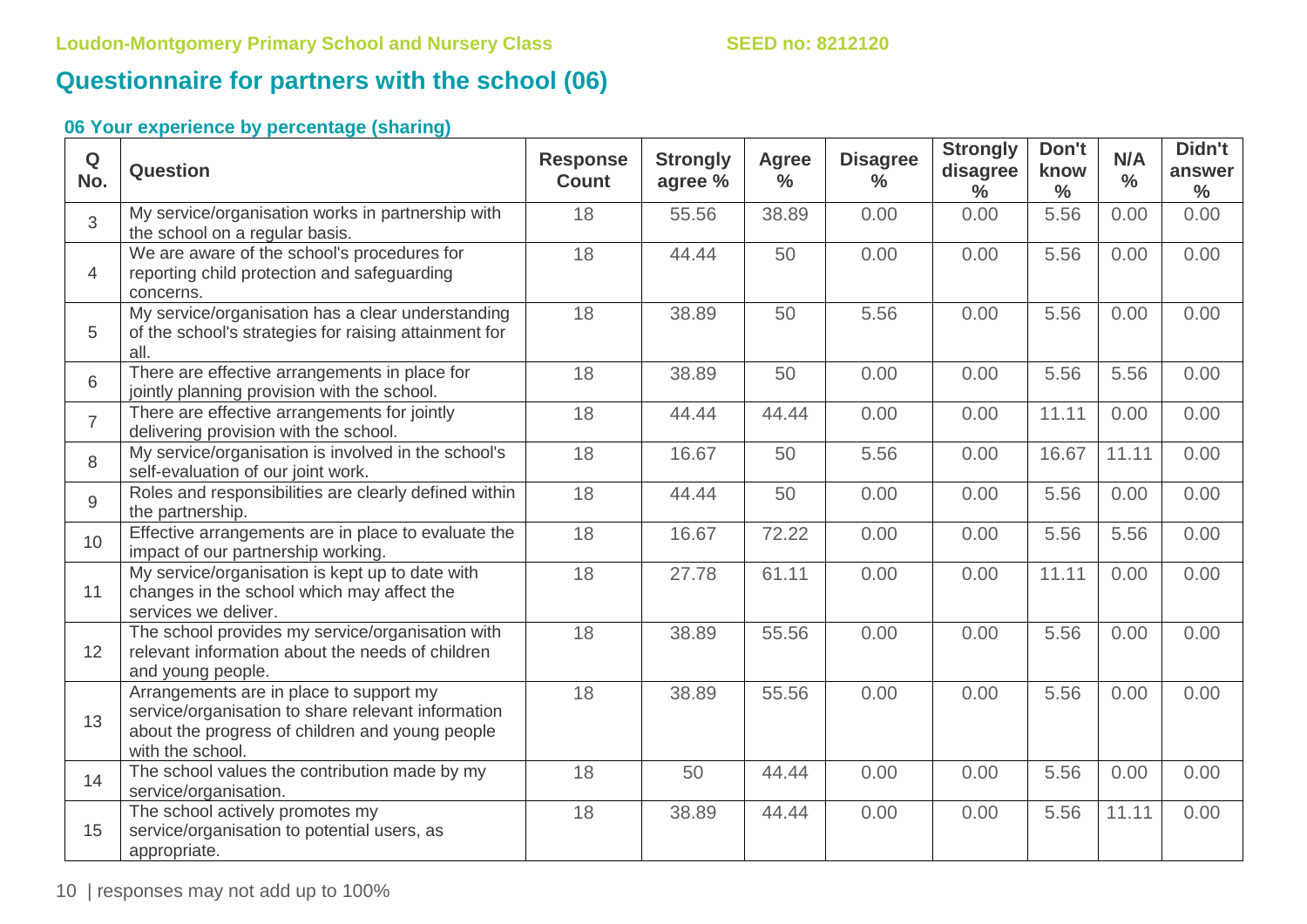| Q<br>No. | <b>Question (cont.)</b>                                                                                                     | <b>Response</b><br><b>Count</b> | <b>Strongly</b><br>agree % | Agree<br>$\frac{1}{2}$ | <b>Disagree</b><br>$\frac{0}{0}$ | <b>Strongly</b><br>disagree<br>$\%$ | Don't<br>know<br>$\%$ | N/A<br>$\frac{0}{0}$ | Didn't<br>answer<br>$\%$ |
|----------|-----------------------------------------------------------------------------------------------------------------------------|---------------------------------|----------------------------|------------------------|----------------------------------|-------------------------------------|-----------------------|----------------------|--------------------------|
| 16       | There are opportunities to network, share practice<br>and participate in joint training and development<br>with the school. | 18                              | 22.22                      | 50                     | 0.00                             | 0.00                                | 11.11                 | 16.67                | 0.00                     |
| 17       | My service/organisation has a clear understanding<br>of the social, cultural and economic context of the<br>school.         | 18                              | 55.56                      | 38.89                  | 0.00                             | 0.00                                | 5.56                  | 0.00                 | 0.00                     |
| 18       | Overall, partnership working with the school works<br>well.                                                                 | 18                              | 44.44                      | 50                     | 0.00                             | 0.00                                | 5.56                  | 0.00                 | 0.00                     |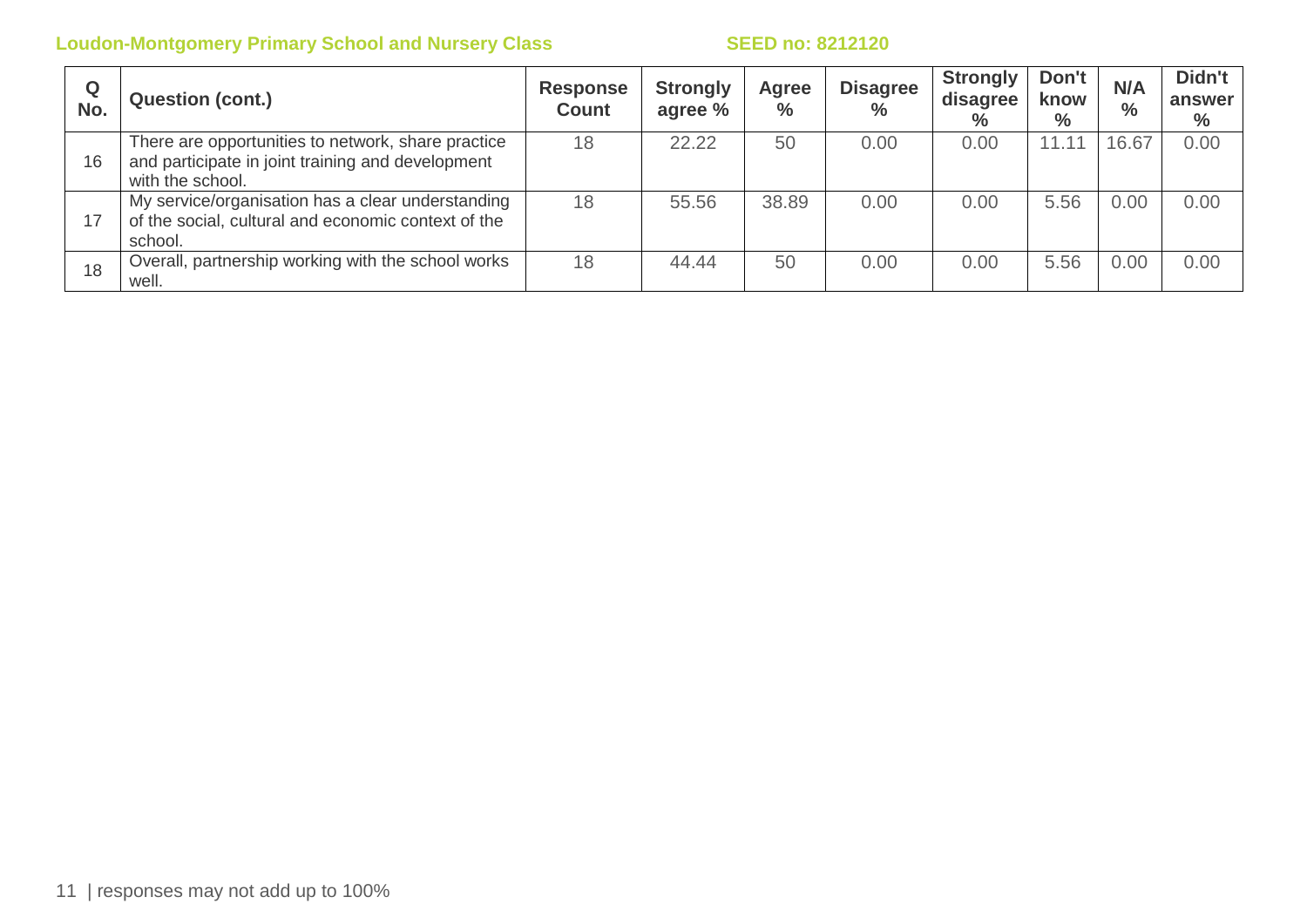

12 | responses may not add up to 100%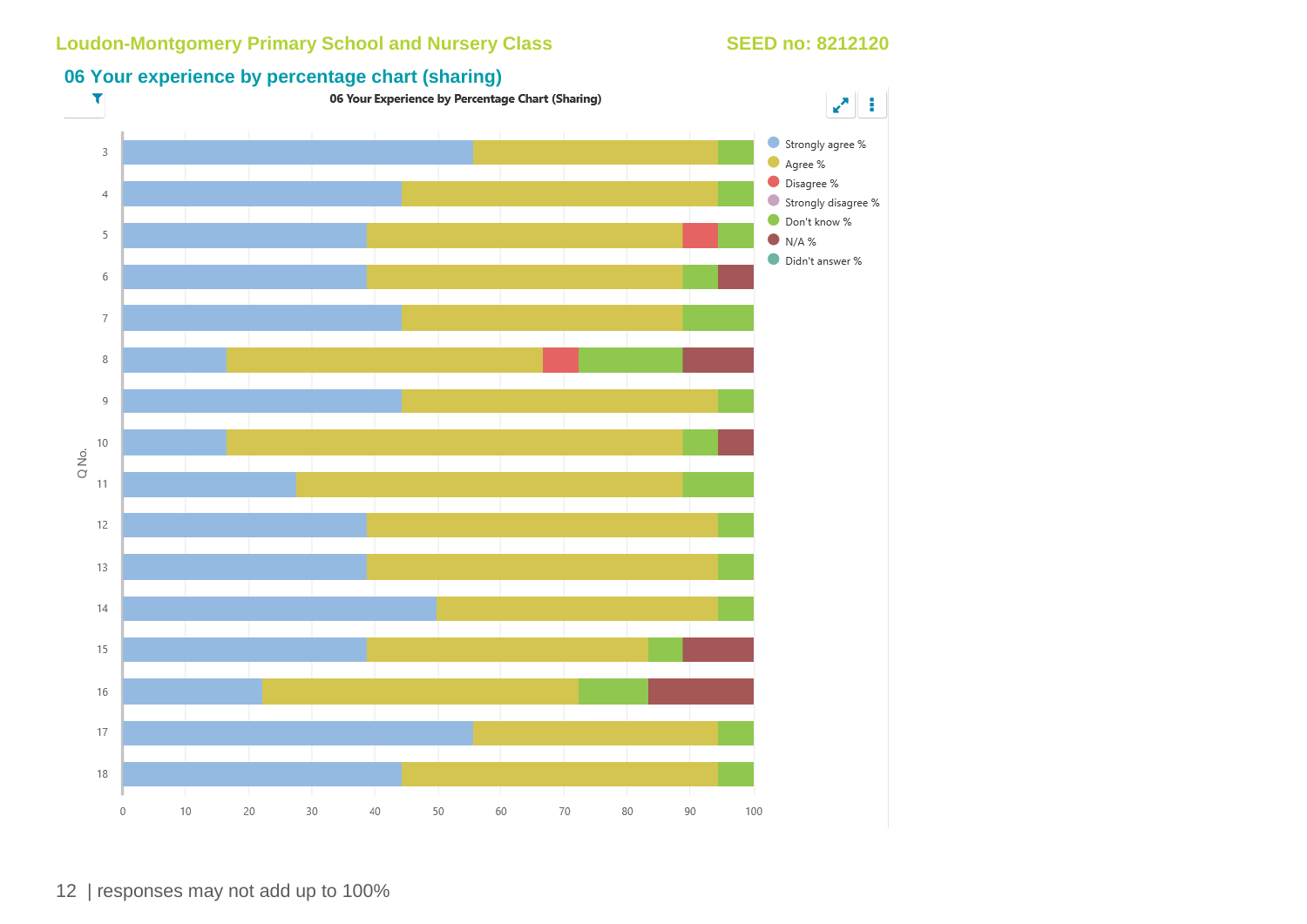### **Questionnaire for early learning and childcare staff (08)**

| Q<br>No.       | <b>Question</b>                                                                                            | <b>Response</b><br><b>Count</b> | <b>Strongly</b><br>agree % | <b>Agree</b><br>$\frac{9}{6}$ | <b>Disagree</b><br>$\frac{6}{6}$ | <b>Strongly</b><br>disagree<br>$\frac{0}{0}$ | Don't<br>know<br>$\frac{0}{0}$ | N/A<br>$\frac{0}{0}$ | Didn't<br>answer<br>$\frac{0}{0}$ |
|----------------|------------------------------------------------------------------------------------------------------------|---------------------------------|----------------------------|-------------------------------|----------------------------------|----------------------------------------------|--------------------------------|----------------------|-----------------------------------|
| $\overline{2}$ | I find it rewarding to be a member of staff at this<br>setting.                                            | 12                              | 58.33                      | 33.33                         | 0.00                             | 0.00                                         | 8.33                           | 0.00                 | 0.00                              |
| 3              | feel a valued part of the setting's community.                                                             | 12                              | 41.67                      | 50                            | 0.00                             | 0.00                                         | 8.33                           | 0.00                 | 0.00                              |
| $\overline{4}$ | am encouraged to learn and share practice with<br>colleagues from other settings.                          | 12                              | 25                         | 58.33                         | 0.00                             | 0.00                                         | 16.67                          | 0.00                 | 0.00                              |
| 5              | am given the opportunity to learn and share practice<br>with colleagues from other settings.               | 12                              | 16.67                      | 58.33                         | 8.33                             | 0.00                                         | 16.67                          | 0.00                 | 0.00                              |
| 6              | I have a clear understanding of the social, cultural<br>and economic context of the setting.               | 12                              | 58.33                      | 33.33                         | 0.00                             | 0.00                                         | 8.33                           | 0.00                 | 0.00                              |
| $\overline{7}$ | I feel appropriately supported by the setting to<br>undertake my role.                                     | 12                              | 41.67                      | 50                            | 0.00                             | 0.00                                         | 8.33                           | 0.00                 | 0.00                              |
| 8              | am supported to engage in professional learning.                                                           | 12                              | 33.33                      | 58.33                         | 0.00                             | 0.00                                         | 8.33                           | 0.00                 | 0.00                              |
| 9              | My professional learning enables me to reflect on<br>and improve my practice.                              | 12                              | 41.67                      | 50                            | 0.00                             | 0.00                                         | 8.33                           | 0.00                 | 0.00                              |
| 10             | I have regular opportunities to undertake leadership<br>roles.                                             | 12                              | 50                         | 41.67                         | 0.00                             | 0.00                                         | 8.33                           | 0.00                 | 0.00                              |
| 11             | have opportunities to be involved in agreeing<br>priorities for the setting.                               | 12                              | 33.33                      | 50                            | 0.00                             | 0.00                                         | 16.67                          | 0.00                 | 0.00                              |
| 12             | am actively involved in the setting's ongoing self-<br>evaluation.                                         | 12                              | 58.33                      | 33.33                         | 0.00                             | 0.00                                         | 8.33                           | 0.00                 | 0.00                              |
| 13             | My professional standards are used to support<br>professional reflection and learning.                     | 12                              | 50                         | 41.67                         | 0.00                             | 0.00                                         | 8.33                           | 0.00                 | 0.00                              |
| 14             | use information, including data, effectively to identify<br>and reduce inequalities in childrens outcomes. | 12                              | 50                         | 41.67                         | 0.00                             | 0.00                                         | 8.33                           | 0.00                 | 0.00                              |
| 15             | understand how to apply the setting's procedures<br>relating to child protection and safeguarding.         | 12                              | 83.33                      | 8.33                          | 0.00                             | 0.00                                         | 8.33                           | 0.00                 | 0.00                              |
| 16             | The setting's vision and values underpins my work.                                                         | 12                              | 50                         | 41.67                         | 0.00                             | 0.00                                         | 8.33                           | 0.00                 | 0.00                              |
| 17             | Staff treat all children fairly and with respect.                                                          | 12                              | 83.33                      | 8.33                          | 0.00                             | 0.00                                         | 8.33                           | 0.00                 | 0.00                              |
| 18             | Colleagues treat each other with respect.                                                                  | 12                              | 75                         | 16.67                         | 0.00                             | 0.00                                         | 8.33                           | 0.00                 | 0.00                              |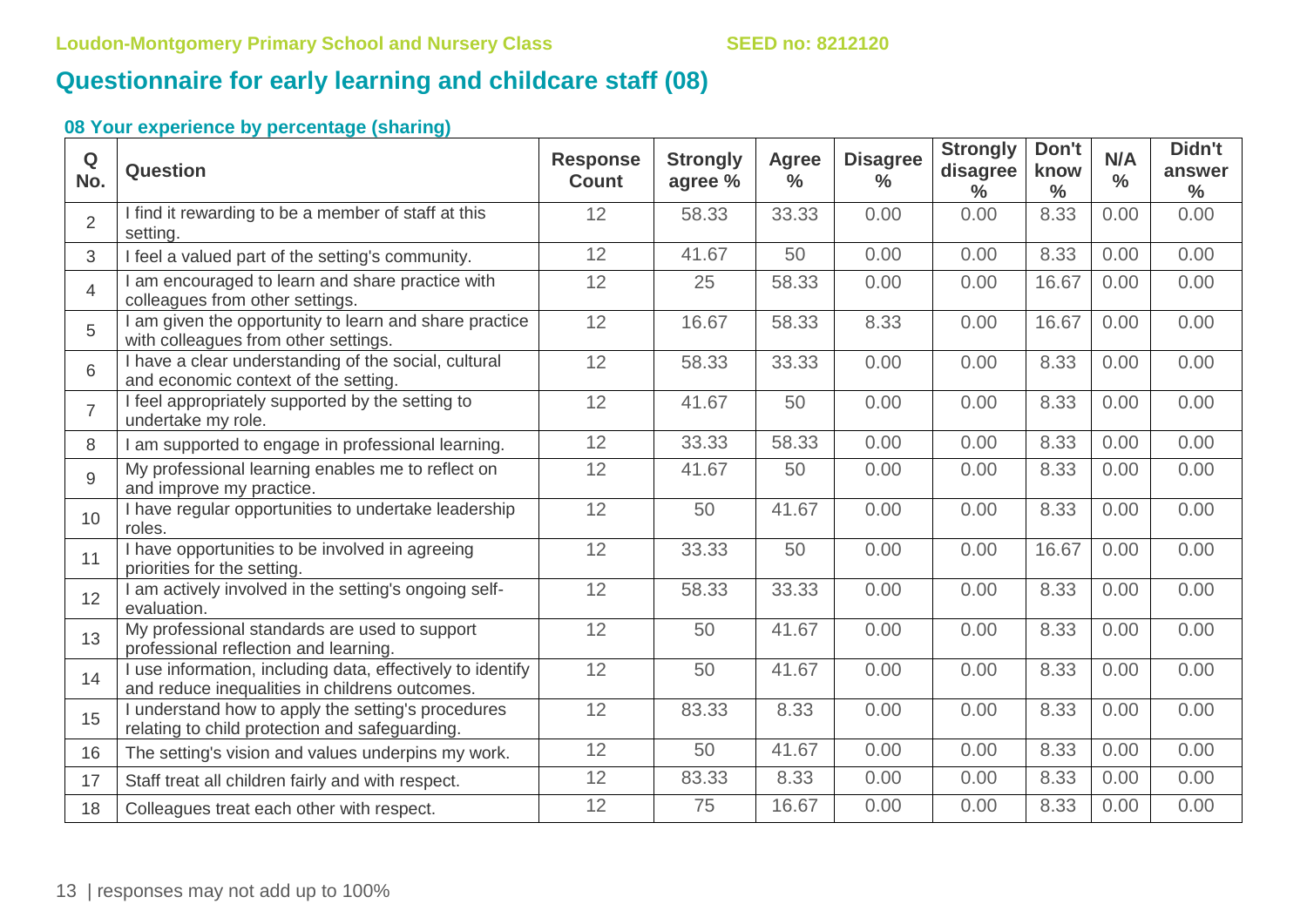| $\mathbf Q$<br>No. | <b>Question (cont.)</b>                                                                                                                           | <b>Response</b><br><b>Count</b> | <b>Strongly</b><br>agree % | <b>Agree</b><br>$\frac{0}{0}$ | <b>Disagree</b><br>$\frac{0}{0}$ | <b>Strongly</b><br>disagree<br>$\%$ | Don't<br>know<br>$\frac{0}{0}$ | N/A<br>$\frac{0}{0}$ | Didn't<br>answer<br>$\frac{0}{0}$ |
|--------------------|---------------------------------------------------------------------------------------------------------------------------------------------------|---------------------------------|----------------------------|-------------------------------|----------------------------------|-------------------------------------|--------------------------------|----------------------|-----------------------------------|
| 19                 | Children are encouraged and supported to treat<br>others with respect.                                                                            | 12                              | 83.33                      | 8.33                          | 0.00                             | 0.00                                | 8.33                           | 0.00                 | 0.00                              |
| 20                 | Staff and parents treat each other with respect.                                                                                                  | 12                              | 75                         | 16.67                         | 0.00                             | 0.00                                | 8.33                           | 0.00                 | 0.00                              |
| 21                 | Staff work well to understand and support children's<br>behaviour.                                                                                | 12                              | 83.33                      | 8.33                          | 0.00                             | 0.00                                | 8.33                           | 0.00                 | 0.00                              |
| 22                 | Staff at all levels within the setting communicate<br>effectively with each other.                                                                | 12                              | 16.67                      | 66.67                         | 0.00                             | 0.00                                | 8.33                           | 0.00                 | 8.33                              |
| 23                 | The setting's arrangements for engaging parents in<br>their child's learning are effective.                                                       | 12                              | 33.33                      | 50                            | 0.00                             | 0.00                                | 8.33                           | 0.00                 | 8.33                              |
| 24                 | The setting is well led and managed.                                                                                                              | 12                              | 25                         | 58.33                         | 0.00                             | 0.00                                | 8.33                           | 0.00                 | 8.33                              |
| 25                 | Collaborative working across the setting is effective<br>in taking forward improvement.                                                           | 12                              | 41.67                      | 50                            | 0.00                             | 0.00                                | 8.33                           | 0.00                 | 0.00                              |
| 26                 | Children are engaged in their learning.                                                                                                           | 12                              | 41.67                      | 50                            | 0.00                             | 0.00                                | 8.33                           | 0.00                 | 0.00                              |
| 27                 | Children are provided with experiences which meet<br>their learning and development needs.                                                        | 12                              | 50                         | 41.67                         | 0.00                             | 0.00                                | 8.33                           | 0.00                 | 0.00                              |
| 28                 | Children are involved in talking about and planning<br>their learning.                                                                            | 12                              | 50                         | 41.67                         | 0.00                             | 0.00                                | 8.33                           | 0.00                 | 0.00                              |
| 29                 | Children have the opportunity to lead their learning.                                                                                             | 12                              | 58.33                      | 33.33                         | 0.00                             | 0.00                                | 8.33                           | 0.00                 | 0.00                              |
| 30                 | I receive appropriate support for the planning and<br>assessment of children's learning and development.                                          | 12                              | 50                         | 41.67                         | 0.00                             | 0.00                                | 8.33                           | 0.00                 | 0.00                              |
| 31                 | The setting has effective strategies to support<br>children with their learning and development,<br>including those requiring additional support. | 12                              | 41.67                      | 50                            | 0.00                             | 0.00                                | 8.33                           | 0.00                 | 0.00                              |
| 32                 | Staff have a shared understanding of how young<br>children develop early language and mathematical<br>skills.                                     | 12                              | 50                         | 41.67                         | 0.00                             | 0.00                                | 8.33                           | 0.00                 | 0.00                              |
| 33                 | Staff have a shared understanding of their<br>'responsibility of all' in relation to health and<br>wellbeing.                                     | 12                              | 75                         | 16.67                         | 0.00                             | 0.00                                | 8.33                           | 0.00                 | 0.00                              |
| 34                 | I have regular opportunities to help shape the<br>curriculum through discussions with colleagues,<br>parents and partners.                        | 12                              | 25                         | 66.67                         | 0.00                             | 0.00                                | 8.33                           | 0.00                 | 0.00                              |